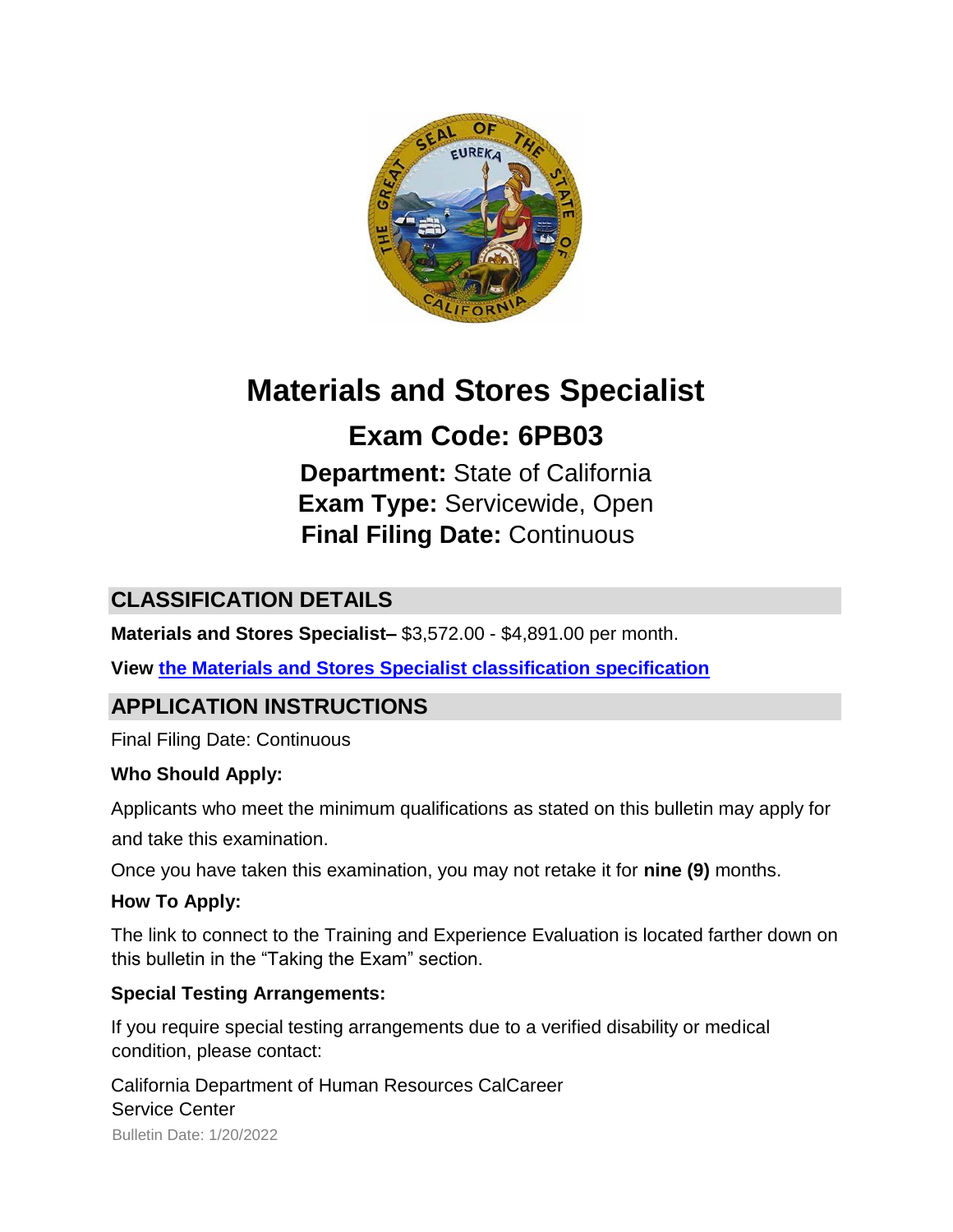1810 16th Street Sacramento, CA 95814 Phone: (866) 844-8671 Email: CalCareer@CalHR.CA.GOV

California Relay Service: 7-1-1 (TTY and voice)

TTY is a Telecommunications Device for the Deaf, and is reachable only from phones equipped with a TTY Device

## **MINIMUM QUALIFICATIONS**

All applicants must meet the education and/or experience requirements as stated on this exam bulletin to be accepted into the examination. Part-time or full-time jobs, regardless of whether paid or volunteer positions, and inside or outside California state service will count toward experience.

#### **Materials and Stores Specialist**

#### **Either 1**

One year of experience performing the duties of a Stock Clerk or Warehouse Worker in California state service.

#### **Or 2**

Two years of experience in a supply room or warehouse in work [involving the receipt](https://jobs.ca.gov/JOBSGEN/6PB03C.PDF) [and issuance of a large volume of varied commodities.](https://jobs.ca.gov/JOBSGEN/6PB03C.PDF) (Experience in California state service applied toward this requirement must include at least one year [at a level of](https://jobs.ca.gov/JOBSGEN/6PB03B.PDF) [responsibility at least equivalent to that of Stock Clerk.\)](https://jobs.ca.gov/JOBSGEN/6PB03B.PDF)

## **POSITION DESCRIPTION**

#### **Materials and Stores Specialist**

This is the advanced journey level in the general storekeeping series. A Materials and Stores Specialist may either (1) lead lower level staff in the receipt, storage, issuance, and shipping of a volume of varied supplies requiring moderately complex storage practices in a redistribution or point-of-use warehouse or supply room; or (2) have charge of stores in a small State institution or agency; or (3) assume equivalent duties and responsibilities in assisting a higher grade warehouse supervisor.

## **EXAMINATION SCOPE**

This examination consists of the following components:

**Training and Experience Evaluation –** Weighted 100% of the final score.

The examination will consists solely of a **Training and Experience Evaluation.** To obtain a position on the eligible list, a minimum score of 70% must be received.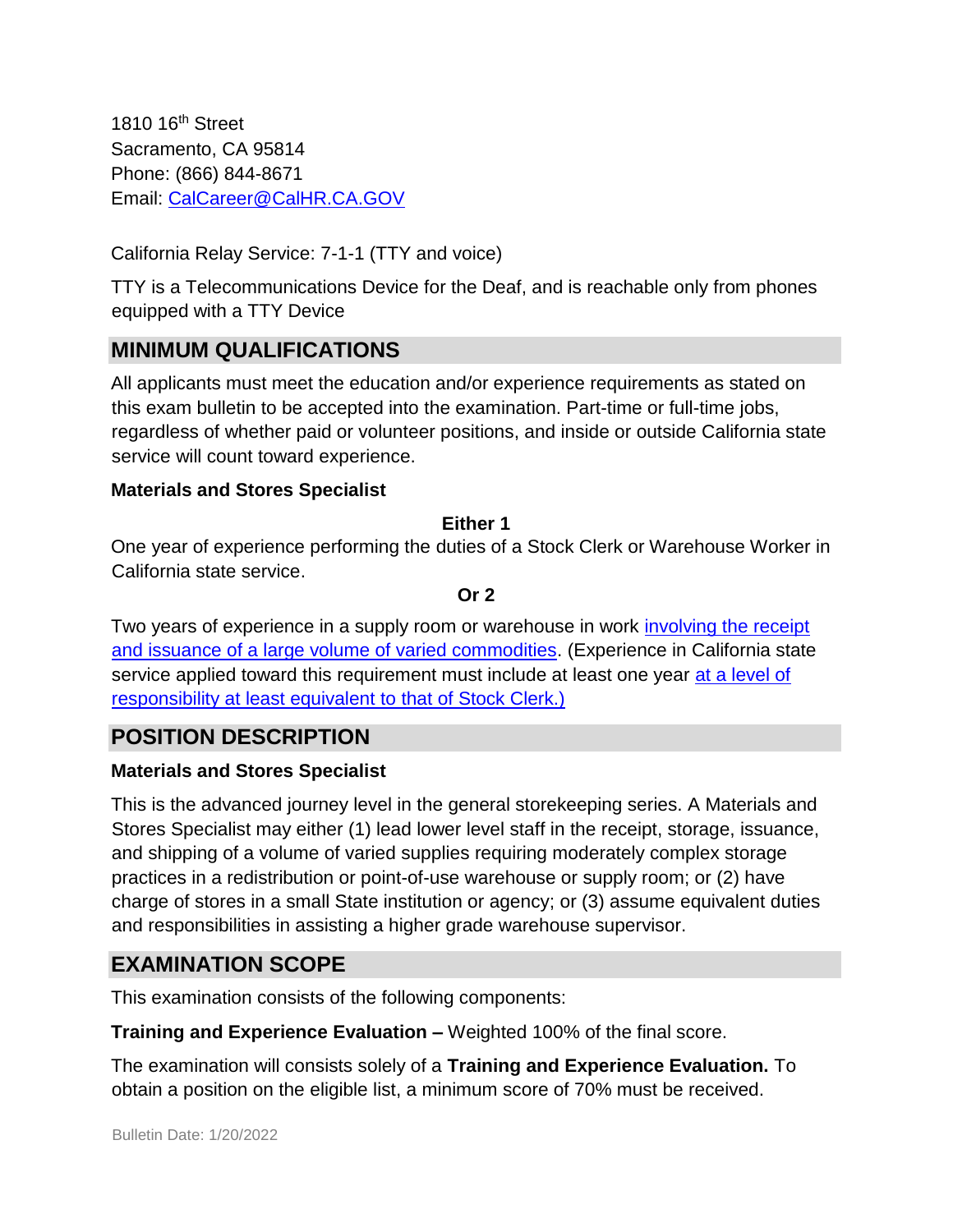Applicants will receive their score upon completion of the Training and Experience Evaluation process.

In addition to evaluating applicants' relative knowledge, skills, and ability, as demonstrated by quality and breadth of education and/or experience, emphasis in each exam component will be measuring competitively, relative job demands, each applicant's:

#### **Knowledge of:**

- 1. Modern warehousing methods and practices, including the keeping of, receiving, shipping, and inventory records
- 2. Freight rates and classifications
- 3. Office of Procurement specifications
- 4. Regulations involved with consolidated freight shipments, stock array systems
- 5. Freight claim procedure
- 6. Inventory and quality control

#### **Ability to:**

- 1. Read and write English at a level required for successful job performance
- 2. Perform heavy physical labor; operate motorized material handling equipment
- 3. Estimate possible future demands of various supplies based upon past needs
- 4. Work independently
- 5. Work and communicate effectively with those contacted in the work
- 6. Direct the work of others
- 7. Keep accurate records and prepare reports of work done
- 8. Analyze situations accurately and take effective action

# **ELIGIBLE LIST INFORMATION**

A servicewide, open eligible list for the **Materials and Stores Specialist** classification will be established for the State of California (all State of California departments, statewide).

The names of successful competitors will be merged onto the eligible list in order of final score regardless of exam date. Eligibility expires **twelve (12) months** after it is established. Applicants must then retake the examination to reestablish eligibility.

Veterans' Preference will be granted for this examination. In accordance with Government Codes 18973.1 and 18973.5, whenever any veteran, or widow or widower of a veteran achieves a passing score on an open examination, he or she shall be ranked in the top rank of the resulting eligible list.

Bulletin Date: 1/20/2022 Veterans status is verified by the California Department of Human Resources (CalHR). Information on this program and [the Veterans' Preference Application](https://www.jobs.ca.gov/CalHRPublic/Landing/Jobs/VeteransInformation.aspx) [\(](https://www.jobs.ca.gov/CalHRPublic/Landing/Jobs/VeteransInformation.aspx)Std. form 1093)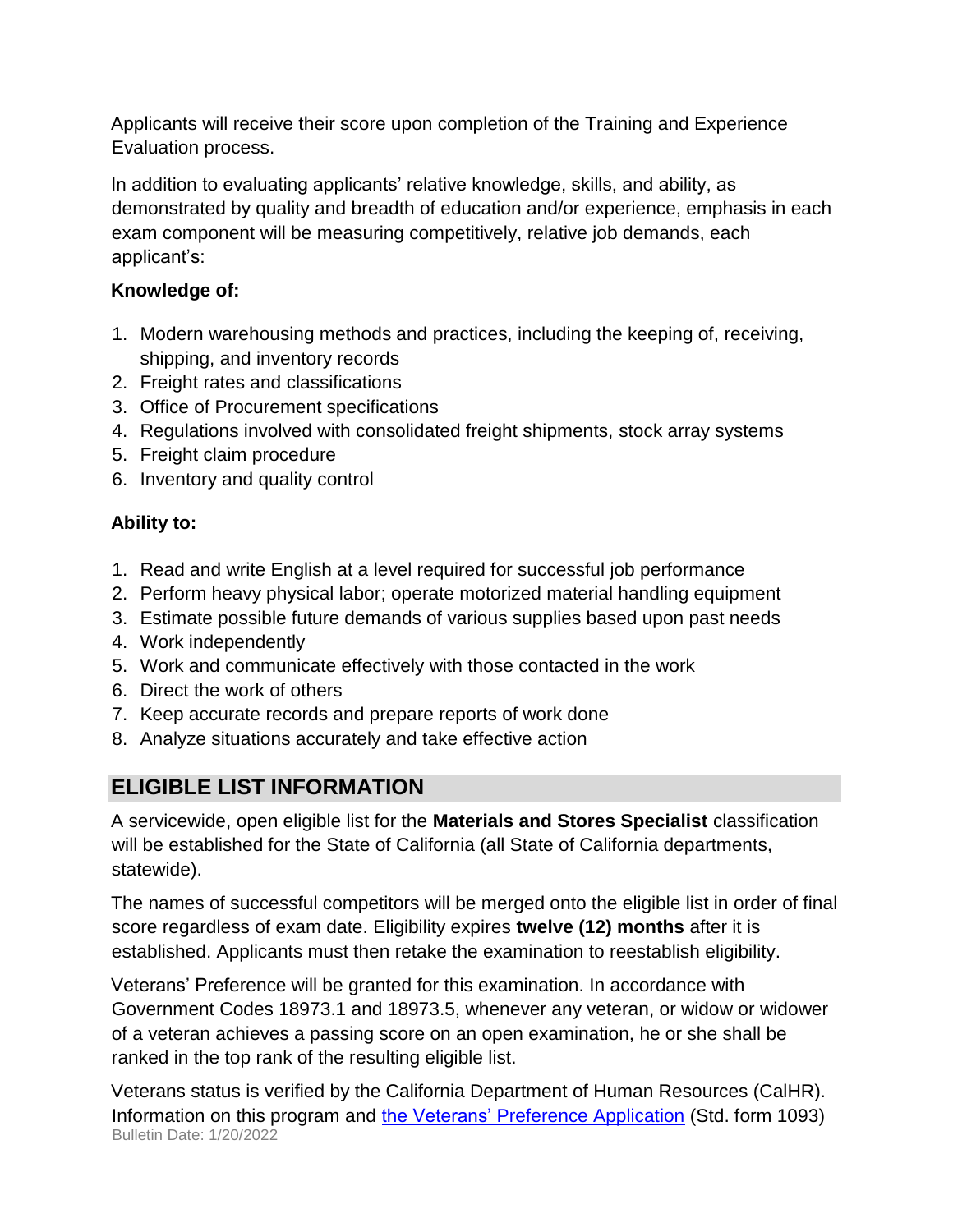is available online**.** Additional information on veteran benefits is available at the Department of Veterans Affairs.

Career Credits **will not** be added to the final score for this exam, because it does not meet the requirements to qualify for Career Credits.

## **EXAMINATION INFORMATION**

**[Preview of the Materials and Stores \(Specialist\) Training and Experience](https://jobs.ca.gov/jobsgen/6PB03A.pdf) [Evaluation](https://jobs.ca.gov/jobsgen/6PB03A.pdf)**

#### **PREPARING FOR THE EXAMINATION**

Here is a list of suggested resources to have available prior to taking the exam.

**Employment History:** Employment dates, job titles, organization names and addresses, names of supervisors or persons who can verify your job responsibilities, and phone numbers of persons listed above.

**Education:** School names and addresses, degrees earned, dates attended, courses taken (verifiable on a transcript), persons or office who can verify education, and phone numbers of persons or offices listed above.

**Training:** Class titles, certifications received, names of persons who can verify your training, and phone numbers of persons listed above.

## **TAKING THE EXAMINATION**

**Take [the Materials and Stores \(Specialist\) examination](https://exams.spb.ca.gov/exams/msspec/index.cfm)**

## **TESTING DEPARTMENTS**

State of California (all State of California departments)

## **CONTACT INFORMATION**

California Department of Human Resources CalCareer Service Center 1810 16<sup>th</sup> Street Sacramento, CA 95814 Phone: (866) 844-8671 Email: CalCareer@CalHR.CA.GOV

California Relay Service: 7-1-1 (TTY and voice)

TTY is a Telecommunications Device for the Deaf, and is reachable only from phones equipped with a TTY Device.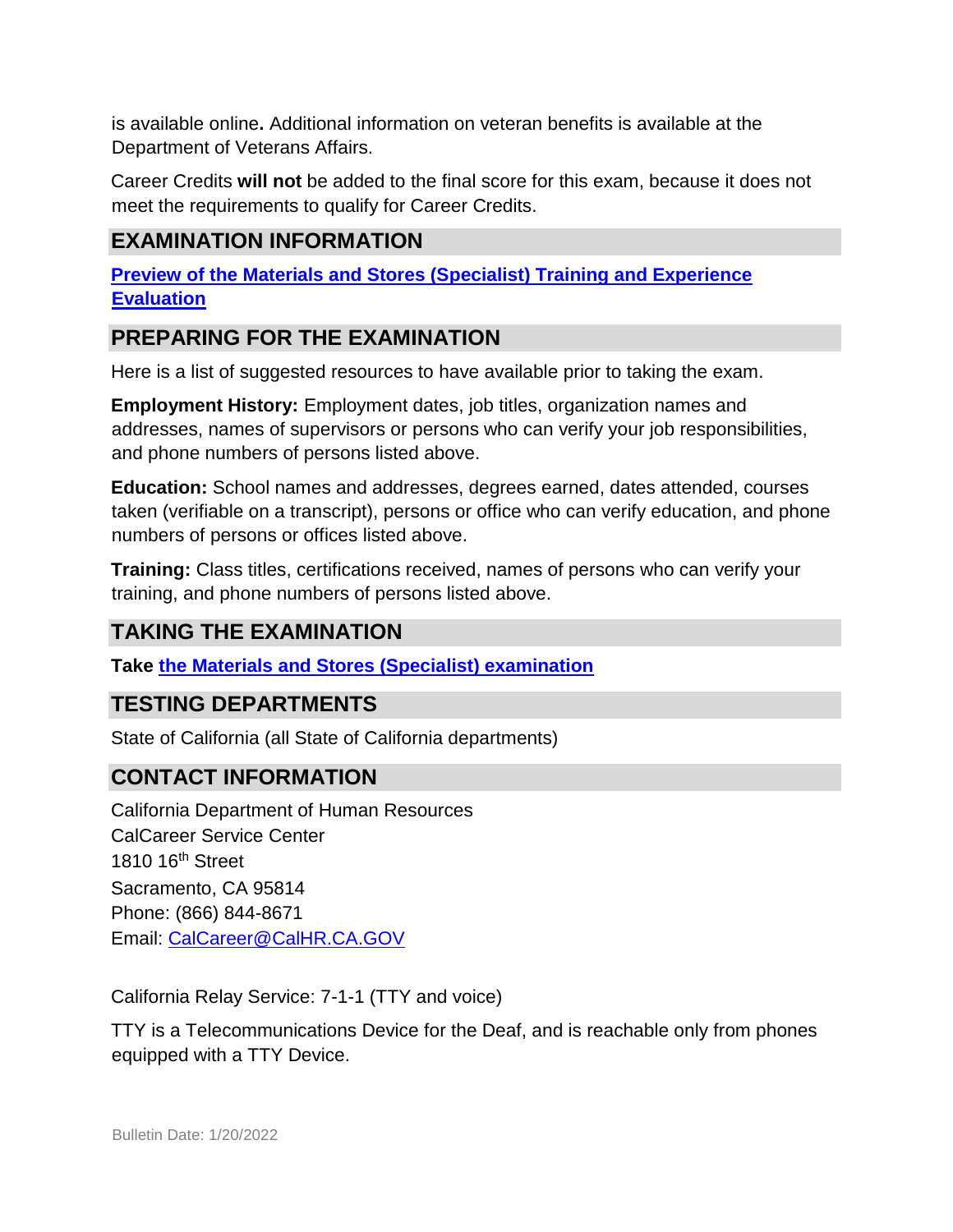# **EQUAL OPPORTUNITY EMPLOYER**

The State of California is an equal opportunity employer to all, regardless of age, ancestry, color, disability (mental and physical), exercising the right of family care and medical leave, gender, gender expression, gender identity, genetic information, marital status, medical condition, military or veteran status, national origin, political affiliation, race, religious creed, sex (includes pregnancy, childbirth, breastfeeding, and related medical conditions), and sexual orientation.

## **DRUG-FREE STATEMENT**

It is an objective of the State of California to achieve a drug-free State work place. Any applicant for State employment will be expected to behave in accordance with this objective, because the use of illegal drugs is inconsistent with the law of the State, the rules governing civil service, and the special trust placed in public servants.

## **GENERAL INFORMATION**

Examination and/or Employment Application (STD 678) forms are available at the California Department of Human Resources, local offices of the Employment Development Department, and through your **[CalCareer Account.](http://www.jobs.ca.gov/)**

If you meet the requirements stated on this examination bulletin, you may take this examination, which is competitive. Possession of the entrance requirements does not assure a place on the eligible list. Your performance in the examination described in this bulletin will be rated against a predetermined job-related rating, and all applicants who pass will be ranked according to their score.

The California Department of Human Resources (CalHR) reserves the right to revise the examination plan to better meet the needs of the service, if the circumstances under which this examination was planned change. Such revision will be in accordance with civil service laws and rules and all applicants will be notified.

General Qualifications: Applicants must possess essential personal qualifications including integrity, initiative, dependability, good judgement, the ability to work cooperatively with others, and a state of health consistent with the ability to perform the assigned duties of the class. A medical examination may be required. In open examinations, investigation may be made of employment records and personal history and fingerprinting may be required.

Eligible Lists: Eligible lists established by competitive examination, regardless of date, must be used in the following order: 1) sub-divisional promotional, 2) departmental promotional, 3) multi-departmental promotional, 4) servicewide promotional, 5) departmental open, 6) open. When there are two lists of the same kind, the older must be used first. Eligible lists will expire in one to four years unless otherwise stated on the bulletin.